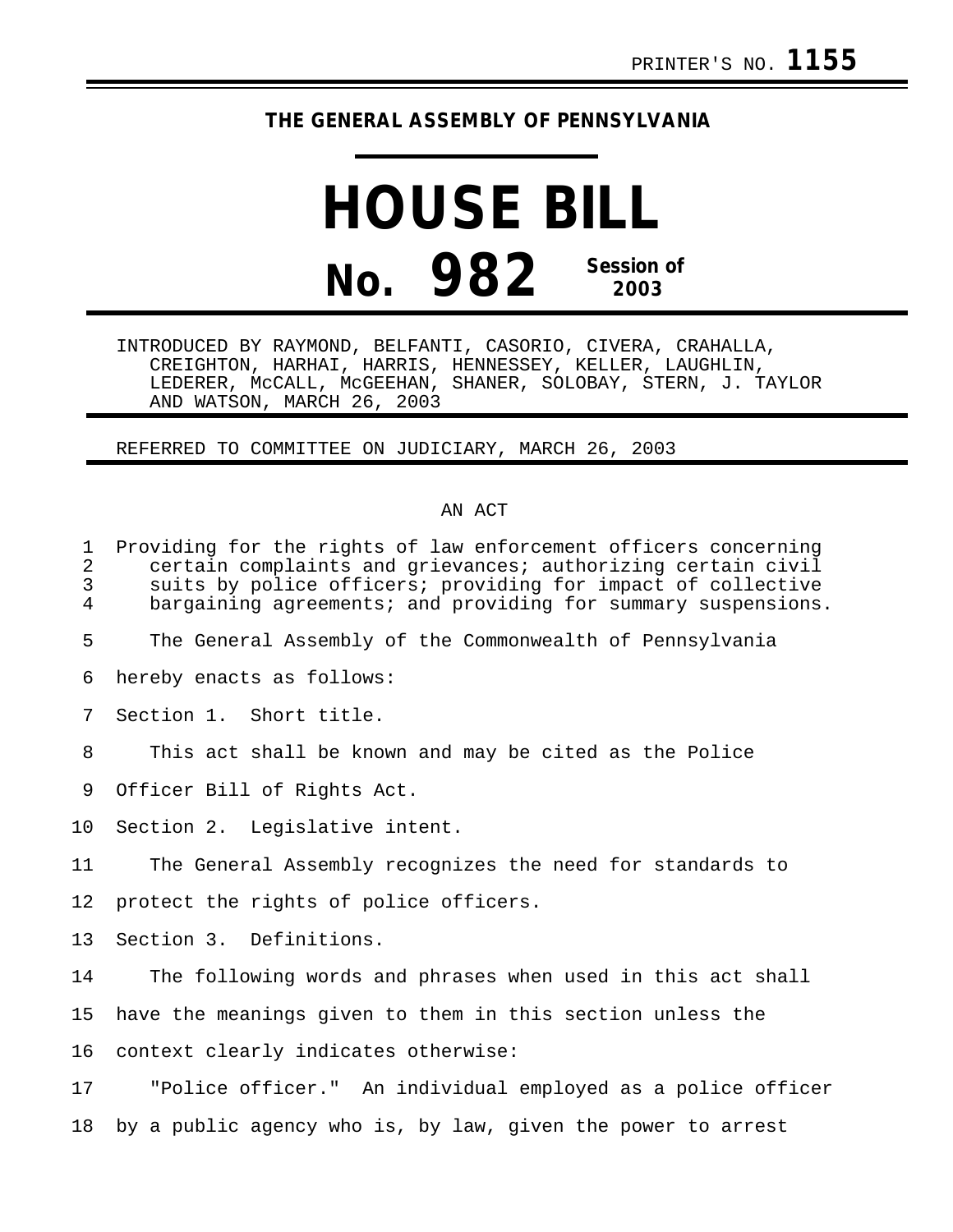1 when acting within the scope of employment. The term does not 2 include the chief of police or comparable head of a public 3 agency.

4 "Public agency." The police department or similar agency of 5 a municipality.

6 Section 4. Rights of police officers.

7 (a) General requirements.--If a police officer is under 8 investigation and subject to interrogation by the public agency 9 employing the police officer, the following standards shall 10 apply:

11 (1) The interrogation shall be conducted when the police 12 officer is on duty unless the seriousness of the 13 investigation is such that an immediate interrogation is 14 necessary. The police officer may not be terminated from 15 employment or disciplined for any work missed because of 16 involvement in an interrogation.

17 (2) The interrogation shall take place at:

18 (i) the office of the command of the investigating 19 officer;

20 (ii) the office of the agency conducting the 21 investigation;

22 (iii) an office within a building owned or leased by 23 the public agency; or

24 (iv) such other location as is necessary to protect 25 the safety or identity of the police officer.

26 (3) At the beginning of the interrogation, the police 27 officer under interrogation shall be informed of the name, 28 rank and command of the police officer or municipal official 29 or other official in charge of the interrogation and the 30 name, rank and command of persons who will be present. 20030H0982B1155 - 2 -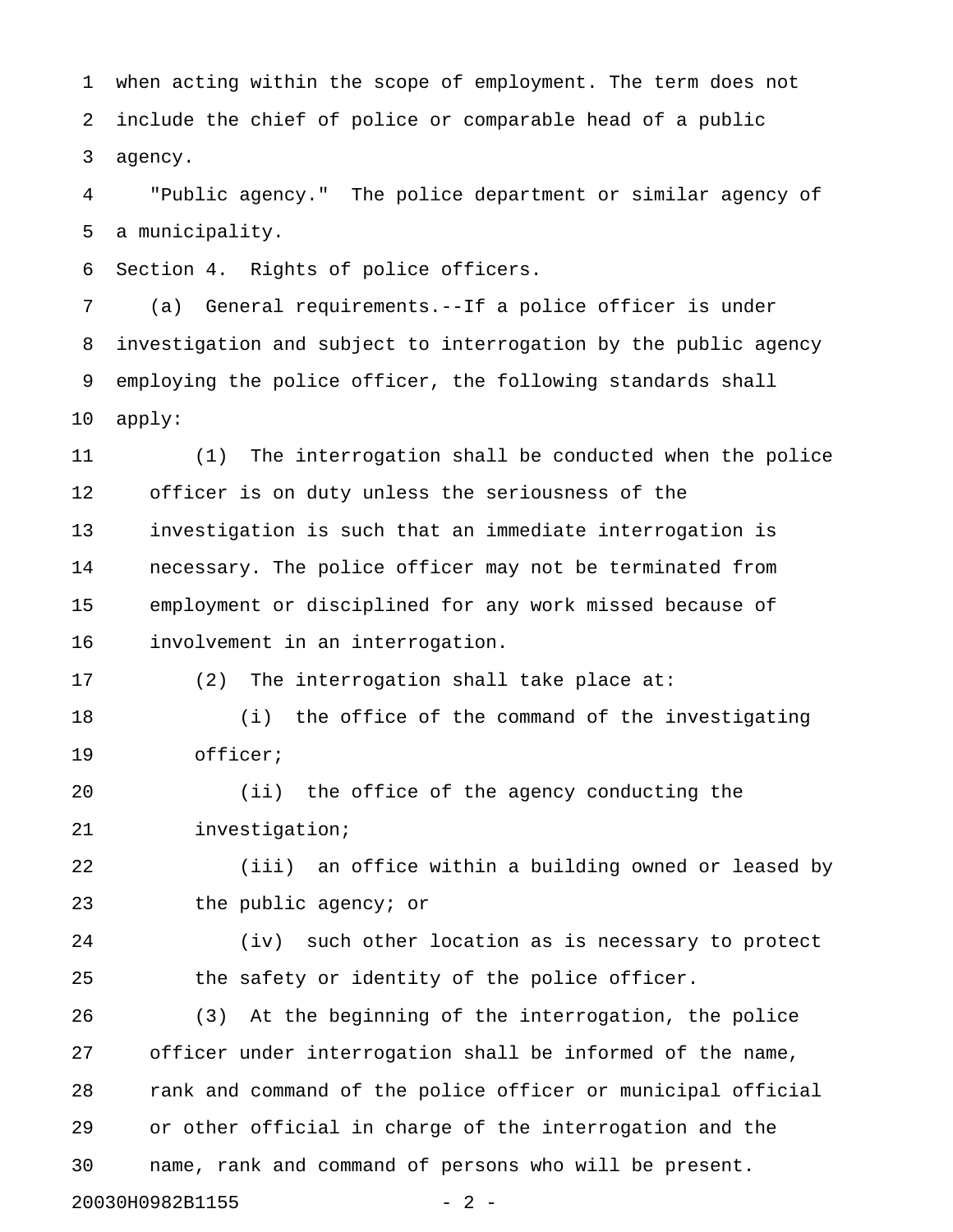1 (4) The police officer under interrogation shall be 2 informed in writing of the nature of the complaint and 3 provided the name or names of the complainant. This paragraph 4 shall not apply to any investigation into alleged criminal 5 activities which would constitute an offense graded as a 6 misdemeanor or felony.

7 (5) If an anonymous or unsworn complaint is made against 8 a police officer and no corroborative evidence is obtained 9 within the applicable statute of limitations for an analogous 10 criminal offense, the complaint shall be classified as 11 unfounded, and shall be completely expunged from any 12 personnel file maintained by the public agency on the police 13 officer.

14 (6) The interrogation shall allow for personal 15 necessities and rest periods as are reasonably necessary.

16 (7) The police officer under interrogation may not be 17 unlawfully offered promises of reward or unlawfully 18 threatened in connection with an investigation.

19 (8) The complete interrogation shall be recorded, 20 including a notation of any recess periods. A copy of the 21 record shall be made available to the police officer or the 22 police officer's counsel or representative, upon request, 23 without cost.

24 (9) If the police officer is under arrest at the time of 25 the interrogation, the police officer shall be completely 26 informed of the police officer's constitutional rights and 27 all rights under law prior to the commencement of the 28 interrogation.

29 (10) The police officer under interrogation shall have 30 the right to be represented by counsel or other 20030H0982B1155 - 3 -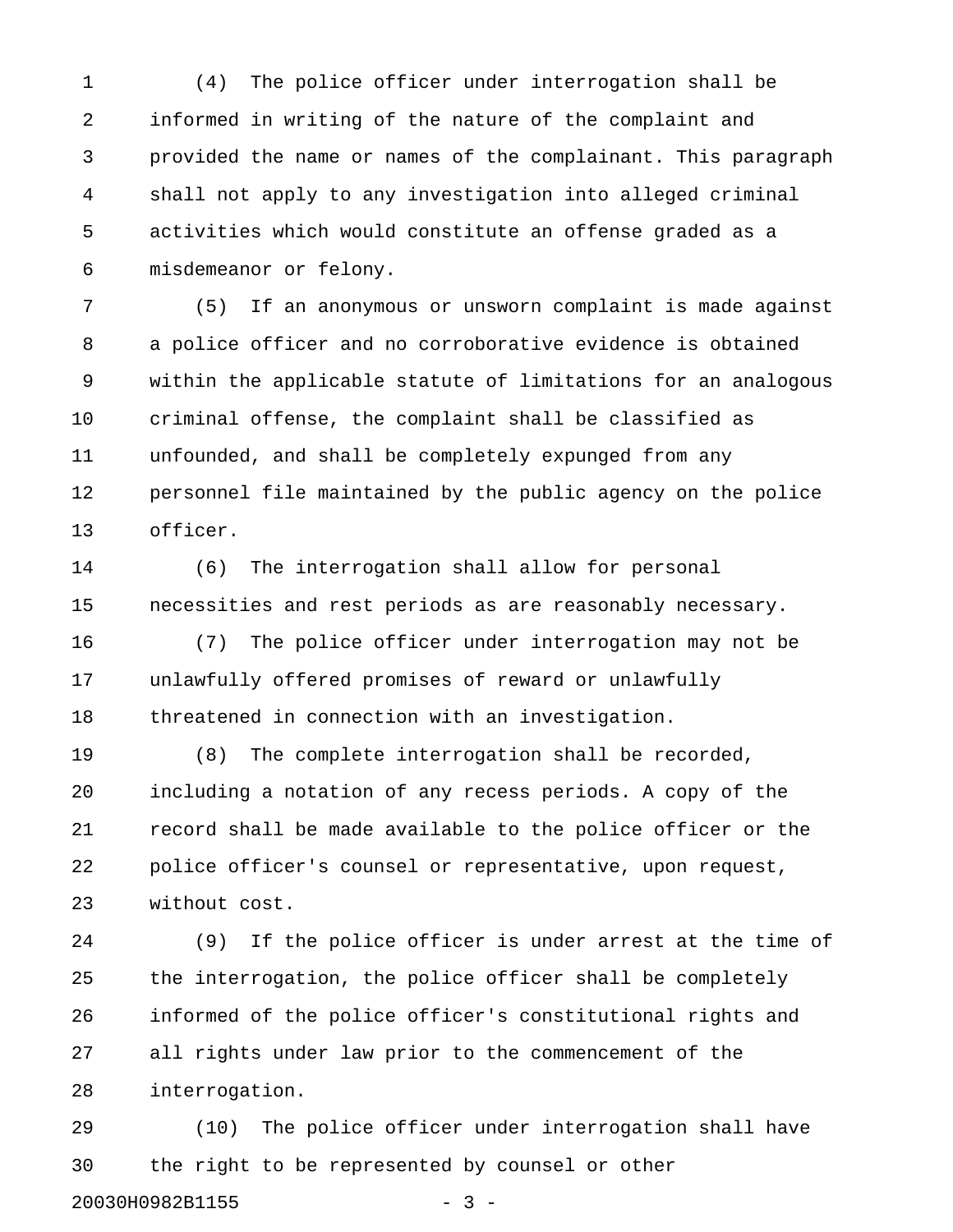1 representative. To the extent that the police officer is 2 represented for purposes of collective bargaining by a 3 collective bargaining representative pursuant to State law, 4 the police officer shall also have the right to have an agent 5 from the exclusive collective bargaining representative 6 present.

7 (11) No police officer may be compelled to speak or 8 testify before or be questioned by an agency which is not a 9 law enforcement agency or a police board of inquiry. This 10 paragraph shall be inapplicable to any judicial proceeding or 11 to any hearing conducted by a standing or select committee of 12 the Senate or the House of Representatives or any hearing 13 conducted before an agency of any municipality to which this 14 act applies.

15 (12) Prompt action shall be required as follows:

16 (i) Except as provided in subparagraph (ii), when a 17 complaint is made against a police officer more than 90 18 days after the applicable statute of limitations for the 19 civil wrong alleged, the complaint shall be classified as 20 unfounded and shall be completely expunged from any 21 personnel file maintained by the public agency on the 22 police officer.

23 (ii) Notwithstanding subparagraph (i), no complaint 24 which alleges conduct that would constitute a misdemeanor 25 or felony offense, if proven, shall be classified as 26 unfounded or expunged as a stale complaint until the 27 applicable statute of limitations expires as prescribed 28 in 42 Pa.C.S. Ch. 55 Subch. C (relating to criminal 29 proceedings).

30 (13) No police officer may be compelled to submit to a 20030H0982B1155 - 4 -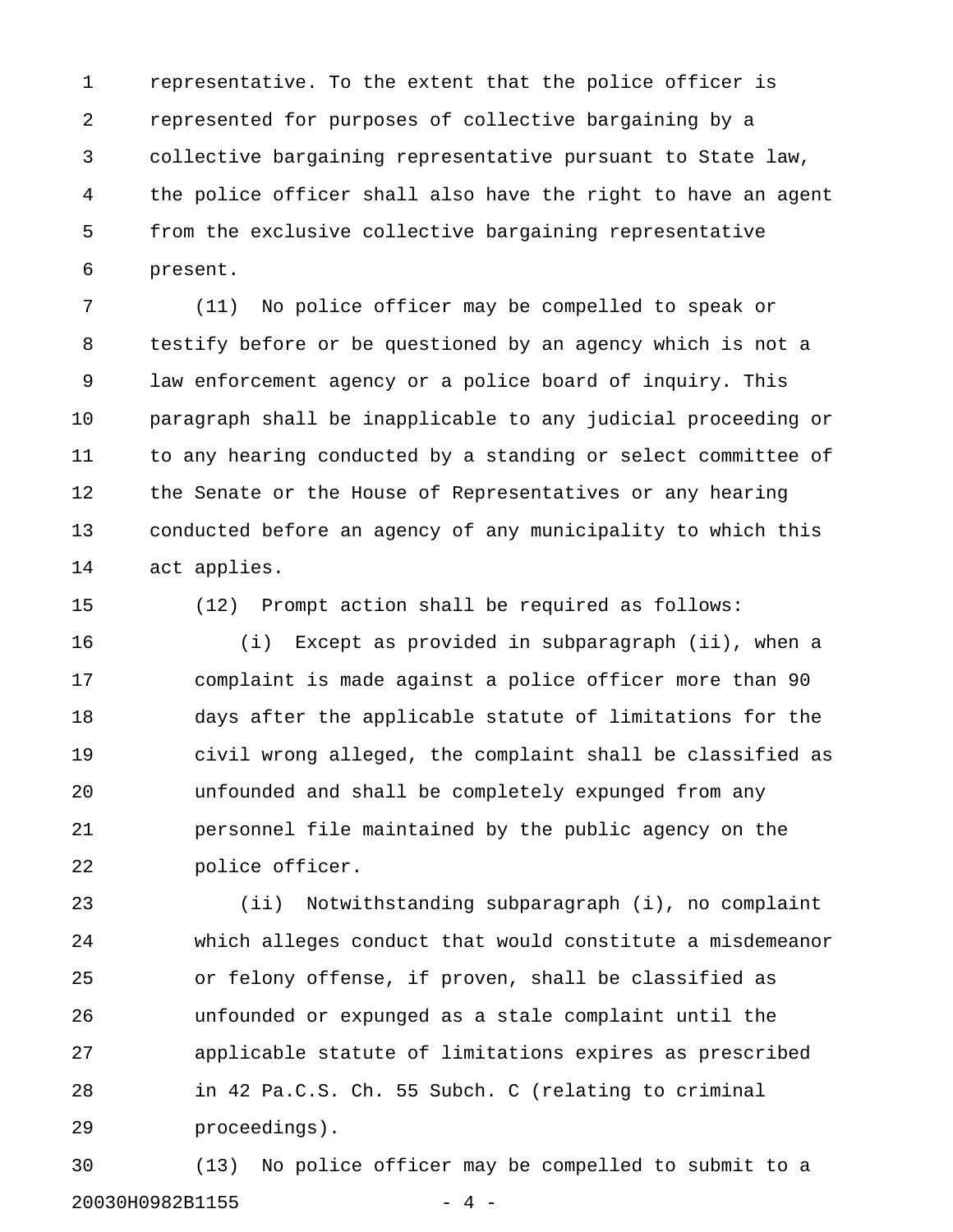1 polygraph examination involuntarily. No disciplinary action 2 or other recrimination may be taken against a police officer 3 for refusing to submit to a polygraph examination. No 4 testimony or evidence shall be admissible at a subsequent 5 hearing, trial or proceeding, judicial or administrative, to 6 the effect that the police officer refused to take a 7 polygraph examination.

8 (14) No police officer may be subjected to or threatened 9 with adverse employment action as a result of the exercise of 10 the rights accorded to police officers under this act.

11 (15) No police officer may be required to disclose 12 greater information as to property, income, assets, source of 13 income, debts, personal or domestic expenditures, including 14 those of any member of the police officer's family or 15 household, than the principal elected officials of the 16 municipality employing the police officer are required by law 17 to disclose unless the information is obtained under proper 18 legal procedures.

19 (b) Routine, informed or unplanned interrogation or 20 contact.--This section shall not apply to any interrogation of a 21 police officer in the normal course of duty, counseling, 22 instruction, informal verbal admonishment or other routine or 23 unplanned contact with a supervisor or any other officer. 24 Section 5. Civil suits by police officers.

25 A police officer shall have a cause of action against any 26 person for damages suffered as a result of a complaint filed 27 against the police officer by that person which is found to be 28 any of the following:

29 (1) without merit and frivolous; or

30 (2) without merit and made in bad faith.

20030H0982B1155 - 5 -